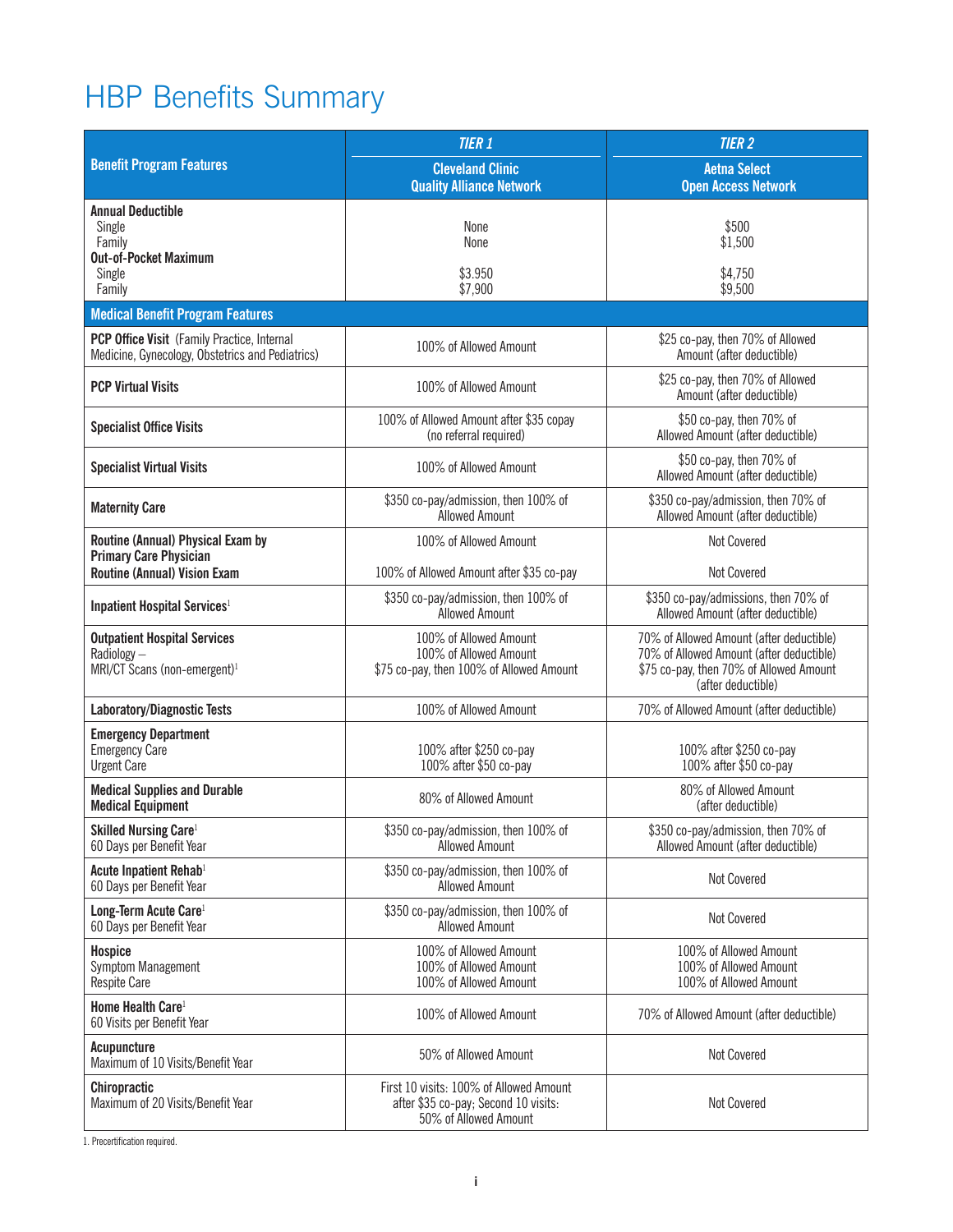#### HBP Benefits Summary (continued)

|                                                                                                                                                     | <b>TIER 1</b>                                                                                            | <b>TIER 2</b>                                                                                                                 |  |  |
|-----------------------------------------------------------------------------------------------------------------------------------------------------|----------------------------------------------------------------------------------------------------------|-------------------------------------------------------------------------------------------------------------------------------|--|--|
| <b>Medical Benefit Program Features</b>                                                                                                             | <b>Cleveland Clinic</b><br><b>Quality Alliance Network</b>                                               | <b>Aetna Select</b><br><b>Open Access Network</b>                                                                             |  |  |
| <b>Therapy Services (Rehabilitative)</b><br>Occupational/Speech/Physical<br>35 Visits per Therapy per Benefit Year                                  | First 20 visits: 100% of Allowed Amount<br>after \$10 co-pay; Second 15 visits:<br>50% of Allowed Amount | First 20 visits: 100% of Allowed Amount<br>after \$10 co-pay and after deductible.<br>Second 15 visits: 50% of Allowed Amount |  |  |
| <b>Therapy Services (Habilitative)</b><br>Physical/Occupational/Speech<br>30 Visits per Therapy per Benefit Year                                    | 100% of Allowed Amount                                                                                   | 100% of Allowed Amount (after deductible)                                                                                     |  |  |
| <b>Dental</b> - Surgical extractions for soft/bony<br>impactions, or dental implants for certain medical<br>conditions or recent accidents/injuries | 100% of Allowed Amount                                                                                   | <b>Not Covered</b>                                                                                                            |  |  |
| Family Planning <sup>2</sup><br><b>Voluntary Abortion</b>                                                                                           | 100% of Allowed Amount<br>100% of Allowed Amount                                                         | <b>Not Covered</b><br>100% of Allowed Amount                                                                                  |  |  |
| Infertility Treatment <sup>1</sup>                                                                                                                  | 100% of Allowed Amount<br>LTM: (\$15,000 Medical, \$6,000 Pharmacy)                                      | Not Covered                                                                                                                   |  |  |
| <b>Hearing Aids</b>                                                                                                                                 | 50% of Charge up to \$3,500/Ear -<br>Limited to one aid per Ear every 3 years                            | Not Covered                                                                                                                   |  |  |
| Organ Transplant <sup>1</sup><br>Transplant Lifetime Maximum<br>Out-of-Pocket Maximum                                                               | 100% of Allowed Amount<br>Unlimited<br>See previous page                                                 | <b>Not Covered</b>                                                                                                            |  |  |
| <b>Behavioral Health Benefit Program Features</b>                                                                                                   |                                                                                                          |                                                                                                                               |  |  |
| <b>Outpatient Coverage</b><br>Outpatient (OP Visits) <sup>3</sup>                                                                                   | 100% of Allowed Amount                                                                                   | 100% of Allowed Amount (after deductible)                                                                                     |  |  |
| <b>Office Visits</b>                                                                                                                                | \$35 co-pay, then 100% of Allowed Amount                                                                 | \$50 co-pay, then 70% of Allowed Amount<br>(after deductible)                                                                 |  |  |
| Psychological and Neuro-Psychological Testing <sup>4</sup>                                                                                          | 100% of Allowed Amount                                                                                   | <b>Not Covered</b>                                                                                                            |  |  |
| <b>Outpatient Telemedicine/Virtual Consultation</b>                                                                                                 | 100% of Allowed Amount                                                                                   | 100% of Allowed Amount (after deductible)                                                                                     |  |  |
| Inpatient Coverage <sup>1</sup>                                                                                                                     | \$350 co-pay/admission, then 100% of<br><b>Allowed Amount</b>                                            | \$350 co-pay/admission, then 70% of<br>Allowed Amount (after deductible)                                                      |  |  |
| Intensive Outpatient (OP) <sup>1</sup>                                                                                                              | 100% of Allowed Amount                                                                                   | 70% of Allowed Amount (after deductible)                                                                                      |  |  |
| Partial Hospitalization Programs (PHP) <sup>1</sup>                                                                                                 | 100% of Allowed Amount                                                                                   | 70% of Allowed Amount (after deductible)                                                                                      |  |  |
| Residential Treatment <sup>1</sup>                                                                                                                  | \$350 co-pay/admission, then 100% of<br><b>Allowed Amount</b>                                            | Not Covered                                                                                                                   |  |  |
| Transcranial Magnetic Stimulation (TMS) <sup>1</sup><br>36 Therapy Related Visits per Benefit Year                                                  | 100% of Allowed Amount                                                                                   | Not Covered                                                                                                                   |  |  |

For Tier 1, co-payments and co-insurance listed on this chart accumulate to your out-of-pocket maximum with the exception of co-payments for bariatric surgery and the Autism School.

1. Precertification required.

2. Marymount employees are subject to family planning exclusions including abortion, vasectomy, Norplant, Depo Provera, IUD, tubal ligation, and oral contraceptives, except if clinically appropriate.

3. The Outpatient coverage for the Behavioral Health Benefit Program includes any outpatient services provided by a behavioral health practitioner for chronic pain management, sleep disorder, aftercare groups for substance abuse, and/or pre and post gastric surgery visits. There is no coverage for school meetings by outpatient behavioral health practitioners.

4. Psychological and Neuro Psychological Testing: Up to eight hours testing are automatically covered without precertification. Neuro-Psychological Testing: Testing is covered in Tier 1 only, by trained Behavioral Health Specialists.

Note: Prior authorization, precertification and prior approval are often used interchangeably.

**Any** *unauthorized* **programs, services or visits will not be covered by the HBP under any circumstances and the subsequent charges will be the financial responsibility of the member. This applies to any unauthorized out-of-network and out-of-area**